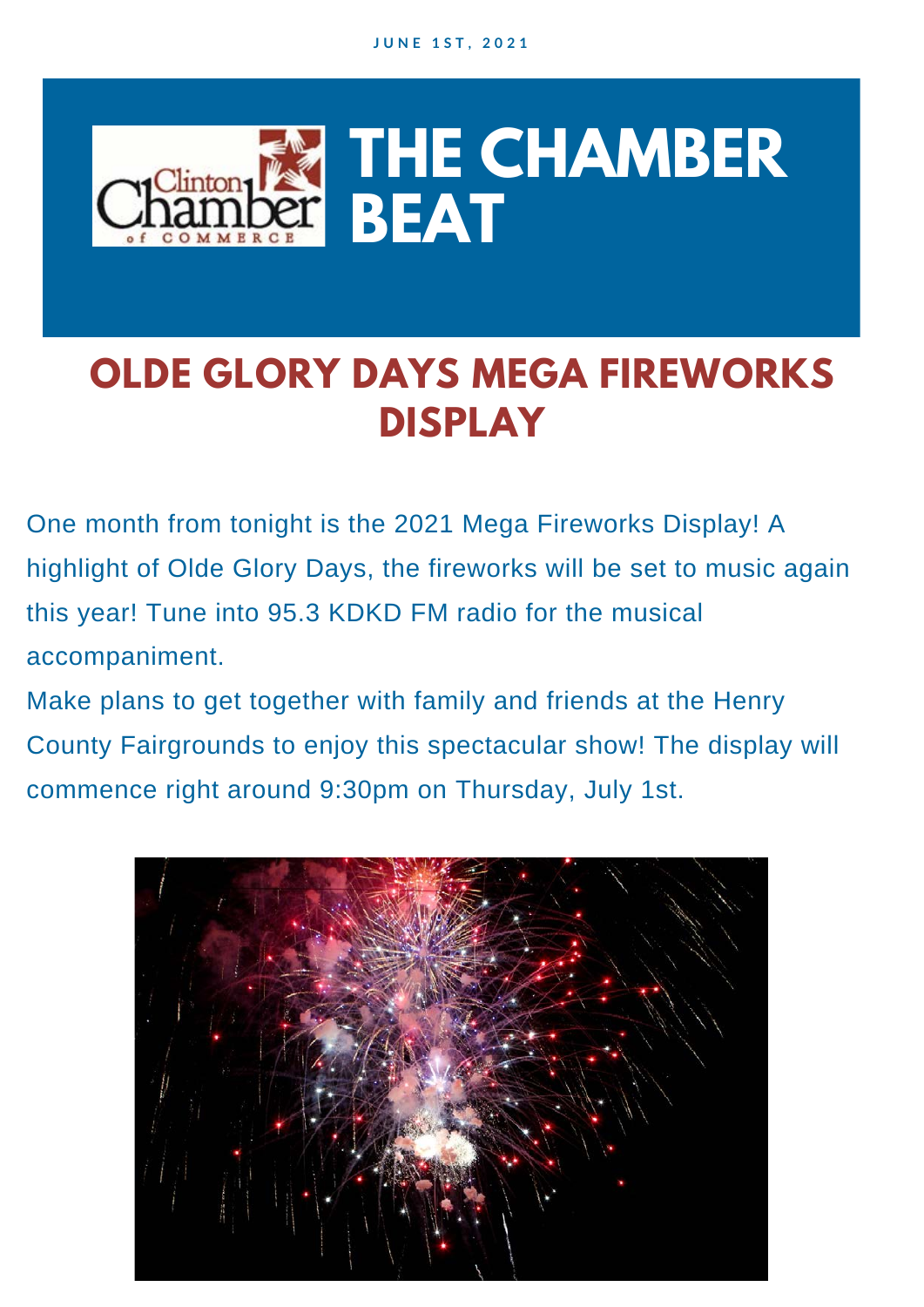**JUNE 1ST, 2021** 

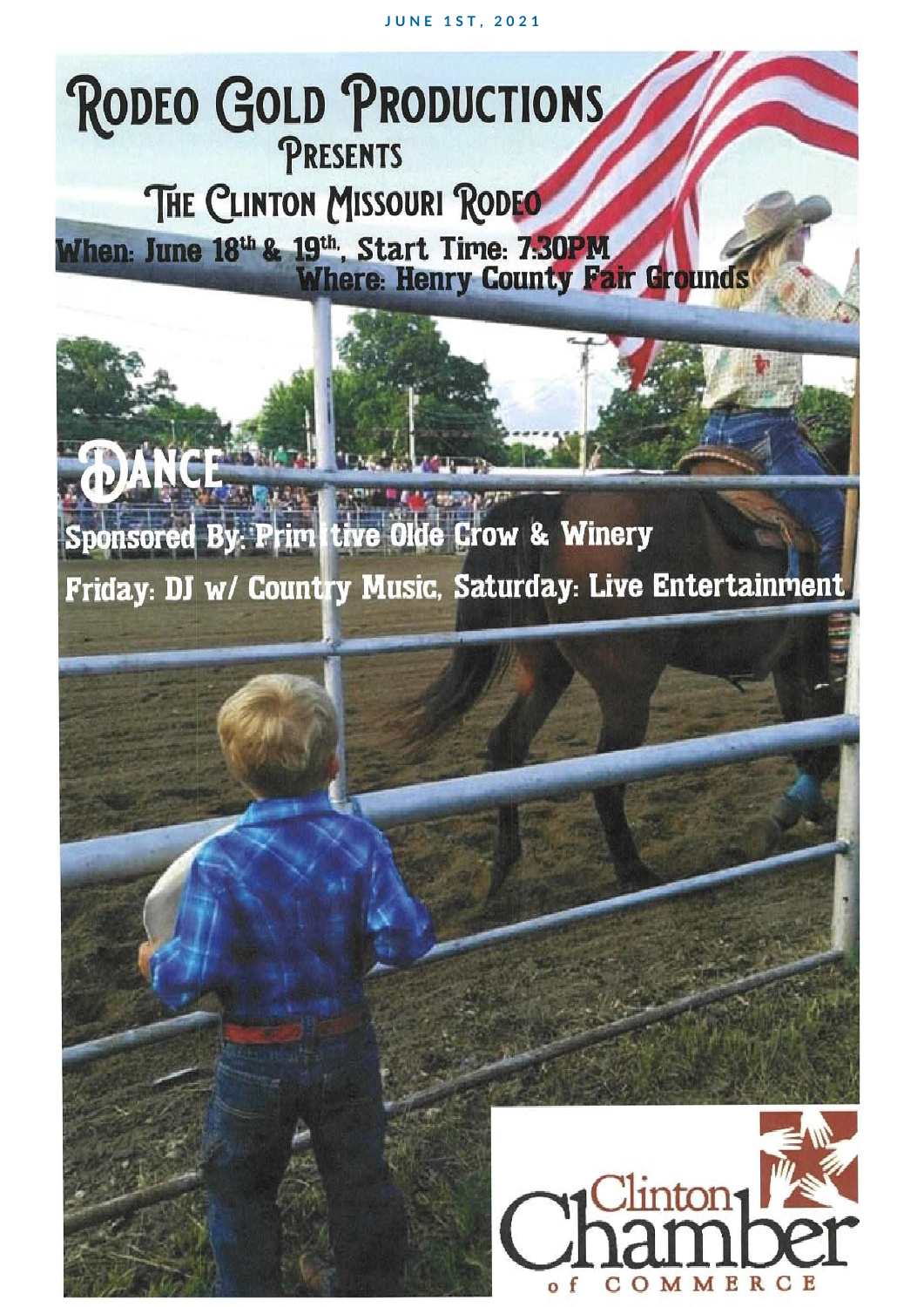### **C H A M B E R P R E S E N T S " R E C E I P T S T O R E C E I V E R O D E O T I C K E T S G I V E W A Y "**

Rodeo Gold Productions is coming to the Henry Co. Fairgrounds in Clinton June 18th and 19th at 7:30 each night. How would you like to go one night as guests of the Clinton Chamber of Commerce and Rodeo Gold? The Clinton Chamber is ready to give you the chance to win!

Introducing 'Receipt to Receive Rodeo Tickets Giveaway.'

Folks can bring in a receipt from a Clinton Chamber business and they will then be entered to win. The receipts must be from May21st through the end of this promotion.

At the Chamber, we will copy or scan that receipt and get your name and phone number. Keep in mind that the items on your receipt has to be at least a \$25 purchase and those items need to be purchased from members of the Clinton Chamber to be entered, but you can enter multiple times with different receipts. Those receipts will be entered into a drawing to win two tickets to the rodeo either June 18th or 19th. We will give our tickets away on June 17th. To be entered to win, you must bring at least one receipt to the Chamber. All qualifying receipts will be eligible for our ticket giveaway.

On June 17th, we will take all the receipts entered and draw the winner. To get this promotion started, you can start bringing in those receipts on Monday, May 24th and we will accept them until 4:30pm on Wed., June 16th. We are open Monday through Friday from 8am until 4:30pm at 200 South Main St.

You can find a list of Clinton Chamber members when you go to www.ClintonMO.com, call the Clinton Chamber at 885-8166, stop by or look for the Clinton Chamber decal near the front of each business. THIS URA, MRCA-SANCTIONED RODEO WILL FEATURE BULL RIDING, BARREL RACING, TEAM ROPING, STEER WRESTLING, BREAKAWAY ROPING, CALF ROPING, SADDLE BRONC RIDING, BAREBACK RIDING AND MORE! THE WINNER OF THE HENRY CO. QUEEN CONTEST WILL BE ANNOUNCED, THE COOK SHACK WILL BE OPEN, A DJ ON FRIDAY NIGHT, A BAND ON SATURDAY NIGHT AND MORE. RODEO GOLD PRODUCTIONS, BROUGHT TO YOU BY THE CLINTON TOURISM ASSOCIATION, WILL TAKE PLACE JUNE 18TH AND 19TH AT 7:30 EACH NIGHT AT THE HENRY CO. FAIRGROUNDS IN CLINTON.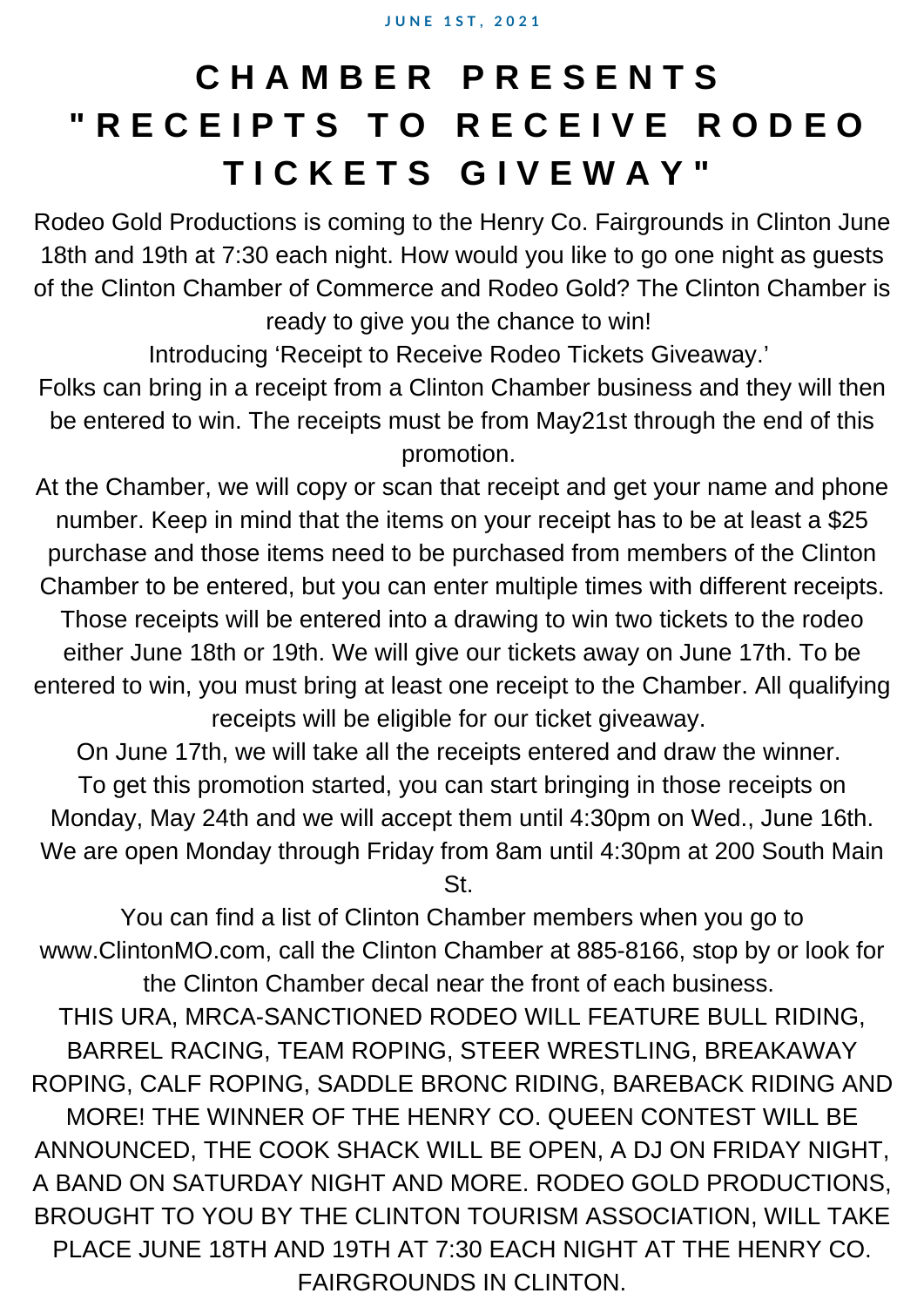# **Academic Excellence**

Congratulations to all the Clinton High School and Clinton Christian Academy students that met the criteria to receive the Academic Excellence award! The Greater Clinton Area Chamber of Commerce wants to send a huge Thank You to all of the 2021 Academic Excellence Sponsors!

### **Silver Sponsors**

American Family Insurance-Carla Moberly American Family Insurance-Steve Cummings Bradley Hadley Funeral Home Cook & Company CPA's & Wealth Management Cummings Men's Wear Descombes Agri-Business Doug & Kristi Kenney Groff Dental Studio Harrison Chiropractic Henry County Mutual Insurance Ivan Oestreich Jim & Tamie Smith Mid Western Advertising Radford Media Group Roger & Virgilene Cook Simple Pleasures Don and Shirley Turner Square 109

### **Gold Sponsors**

Bill Houk Agency C Squared Embroidery and Screenprinting Clinton Abstract and Title Clinton United Methodist Church Compass Health Network Craig and Jessie Thompson Dr. David and Christy Maggi Equity Bank Fortress Insurance Services Fristoe's Body Shop Full Line Lumber Hawthorn Bank Holy Rosary Church Irene Seiler James Naber Mike Edgett Mike Keith Insurance Mills and Sons Insurance Nick Badbois & Janna Dillon Oak Star Bank Osage Valley Electric Cooperative Poague, Wall, Cox and Adams Richard & Kelly Hendrich Taylor, Nold, Kenney & Mitchell, LLC White River Marine Group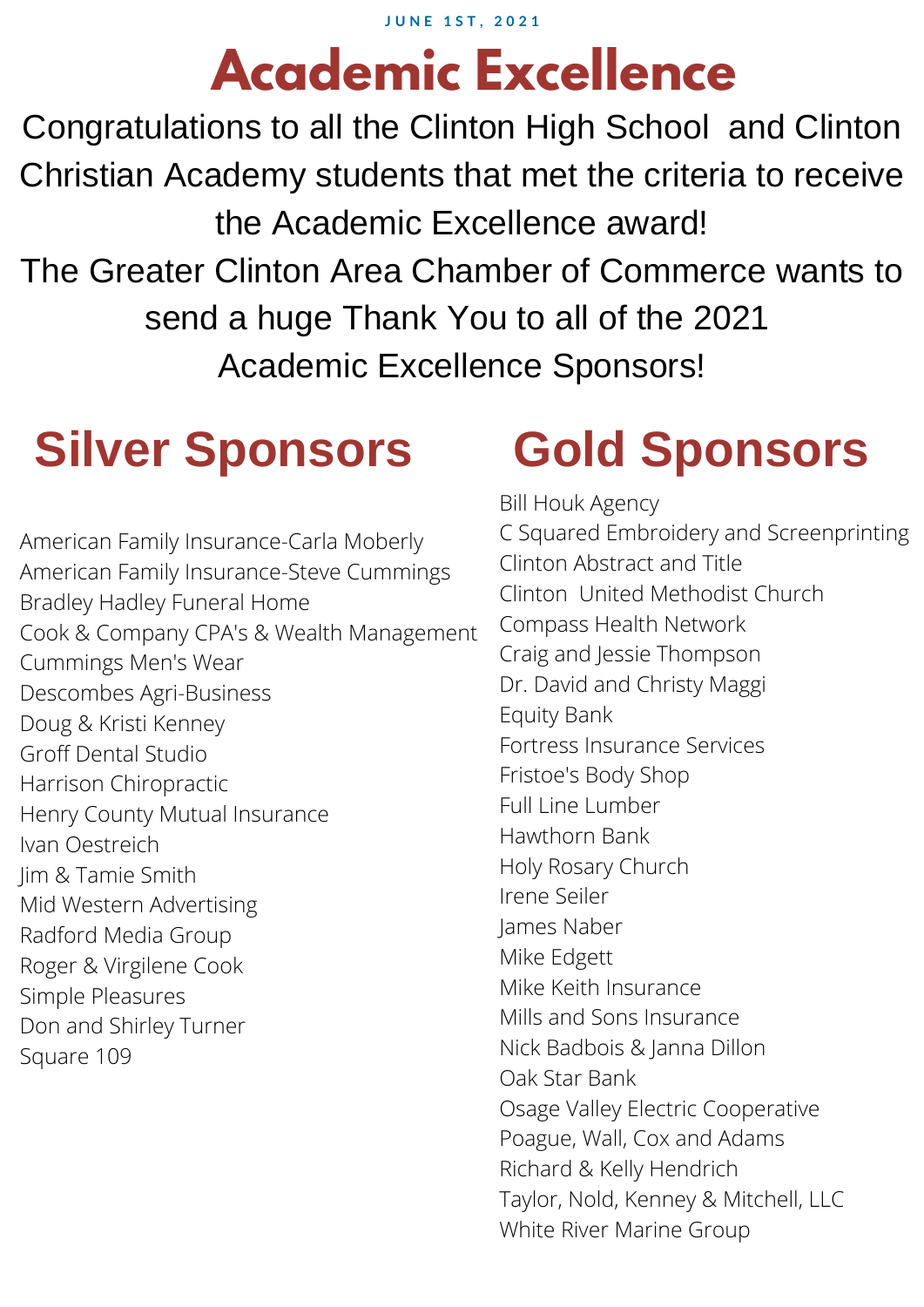## **Chamber Business Information**

#### **GVMH Hospice Volunteer!**

#### **Help Wanted**

Why?? - "It gives our caregivers extra backup when they may not have anyone else" - Alexis, Home Services Social Worker

"It gives our patients someone else to socialize with other than family due to the circumstances being difficult" -Tina, Home Services Social Work Practicum Student

#### It's a great idea!

- 1. You may have thought about it but questioned it?
- 2. Yes you are qualified!
- 3. I'm here to help you make that decision!
- It's so important to be educated about what Hospice does for  $4$ patients and creates for families. Most of us know someo who has passed. In order for us to help, we need volunteers!
- I would like to come talk to you about what we do, and what you can do

#### Let's Learn about it!

We are honored to be able to accommodate patients and families. Giving a bit of your time will help support our neighbors<br>need. I would love to talk to your church, your pastor, group or yourself about what you need to get started! We can find time in your day. Join Me! I know you will be glad you did.



Please call For more info!

**GVMH Hospice Services** Clinton,

**Lori Dods** Volunteer Services 660-890-2014 Idodson@gvmh.org

Ve serve people all over the area, including

ad, Wa Lowry City. ». Cli  $\overline{z}$ on, Ed.

**GVMH Hospice, formerly** Twin Lakes Hospice is a Non Profit organization known for quality service since 1984.

### It is a Grand Reading Celebration!



The Henry County Library and Lenora Blackmore Branch in Windsor, would like to invite children and their parents to the upcoming Summer Reading Program Kick-Off on Saturday, June 5, 2021. Join us for an all-day event packed with a full array of activities to keep you entertained. There will be an Extreme Rush Obstacle Course, entertainment from Wild Heart at 11:00 AM, food, animal balloon making, sno-cones, face painting, photo ops, a drawing for swimming pool passes, and leaving your handprint on the library. Summer Reading Program sign-ups will continue throughout the day. Please bring a lawn chair because outdoor seating is limited. This program runs from 8:00 AM t0 5:00 PM. We can't wait to see you there!

### **Primitive Olde Crow & Winery, LLC Upcoming Events:**

- Junkfest 45 vendors and  $\bullet$ counting-June 5th 9am-3pm
- Red, White Wine and Boom-July 2nd-Live Music, Fireworks show at dark.
- Winestock-multiple bands, vendors-July 24th.

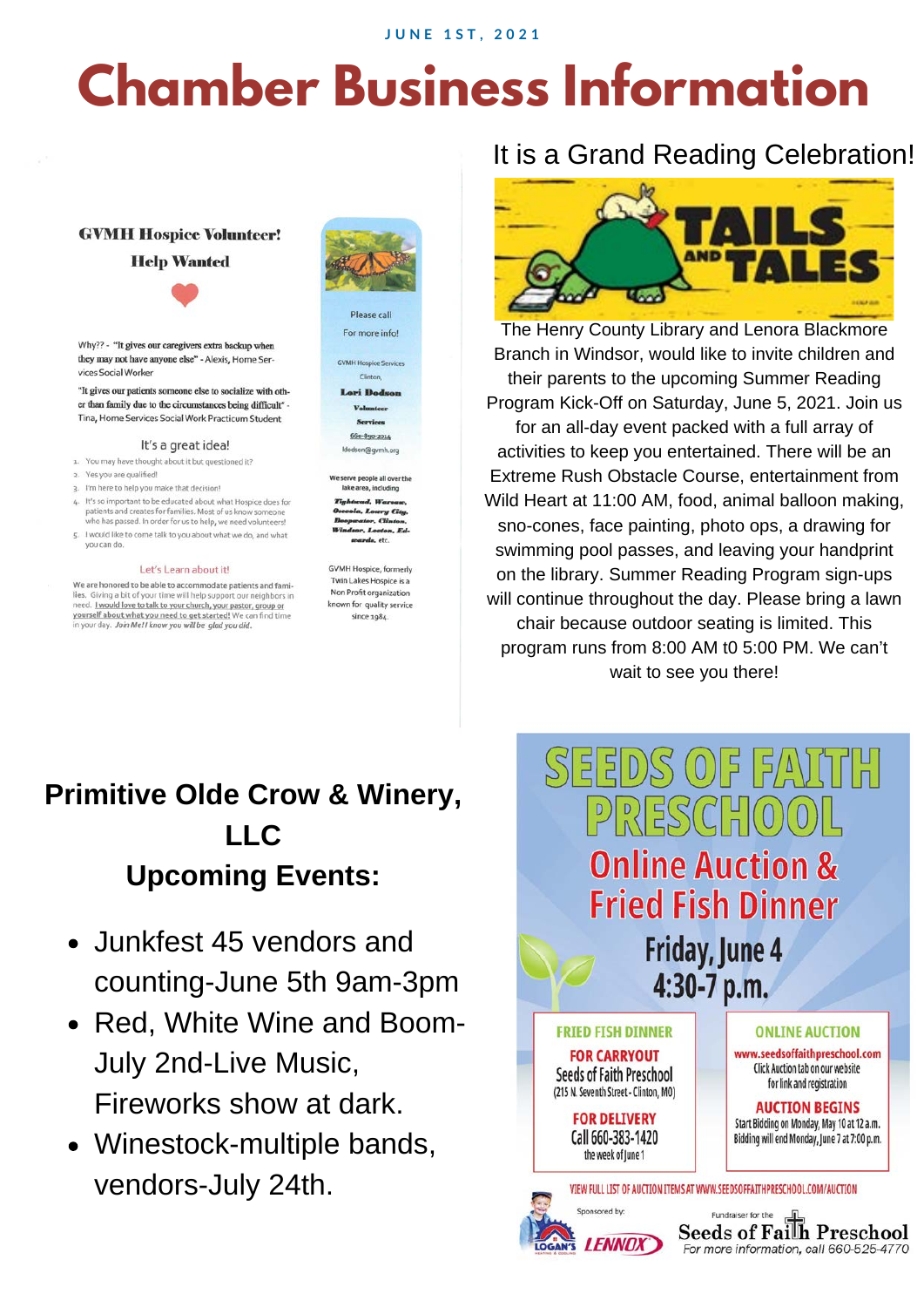## **Chamber Business Information**



Virtual Leadership Program

Success

#### Learn to Lead: **Transitioning from Peer to Supervisor**

In an attempt to harvest the internal In an attempt to harvest the internal<br>talent of the organization, companies<br>often promote high-performing<br>employees to into management<br>without the skills or preparation<br>necessary to be effective managers.

Lacking the proper leadership training these employees will be unequipped to handle the various challenges of this new role and the transition from "buddy" to "boss" will leave them anxious and stressed out

Learn to Lead will set your managers<br>up for success from the start. With the<br>support of their direct supervisors, participants will leave this training with the tools and analytical skills needed to become leaders who create engaged productive teams and drive greate

Practical skills to solve real workplace challenges:

. How to communicate more effectively as a new supervisor

- When to be flexible and when to stand firm
- Steps for building trust and gaining respect
- Resolving conflict without losing your mind<br>Strategies for motivating others to achieve results
- · Discipline how to handle uncomfortable situations
- Managing time & setting priorities
- · Developing a management style

Participants' direct supervisors will be expected to attend the kick-off hour in the first session as well as the wrap-up hour in the final session

#### **ENROLL NOW**



with less than one yea experience

- supervisory training
- 

virtual leadership

Online Dates: Tuesdays<br>Aug. 10 – Sept. 14, 2021<br>Aug. 10, 17, 24, 31 | Sept. 7, 14

MOS Grant Funds Applicable

CONTACT US UTER Learning Porter<br>
The Learning Partner<br>
3201 West T6th Street [ Sedalia, M0 65301<br>
phone [ (660) 530-5822<br>
email | thelearning force@isfccmo.edu<br>
web [ www.sfccmo.edu/the-learning-force

SFOC is an equal opportunity institution<br>and is smoke- and tobacco-free.<br>Visit www.sfermu.edu to learn more.

The LearningForce KNOWLEDGE + SKILLS + ENRICHMENT

# WORKFORCE

Supervisors & managers

Experienced supervisors<br>with little or no formal

Aspiring/soon-to-be-<br>promoted supervisors

Join us for this six-week development program.

Online Dates: Tuesda

Time: 9:00 am to 12:00 pm<br>Cost: \$699

80600